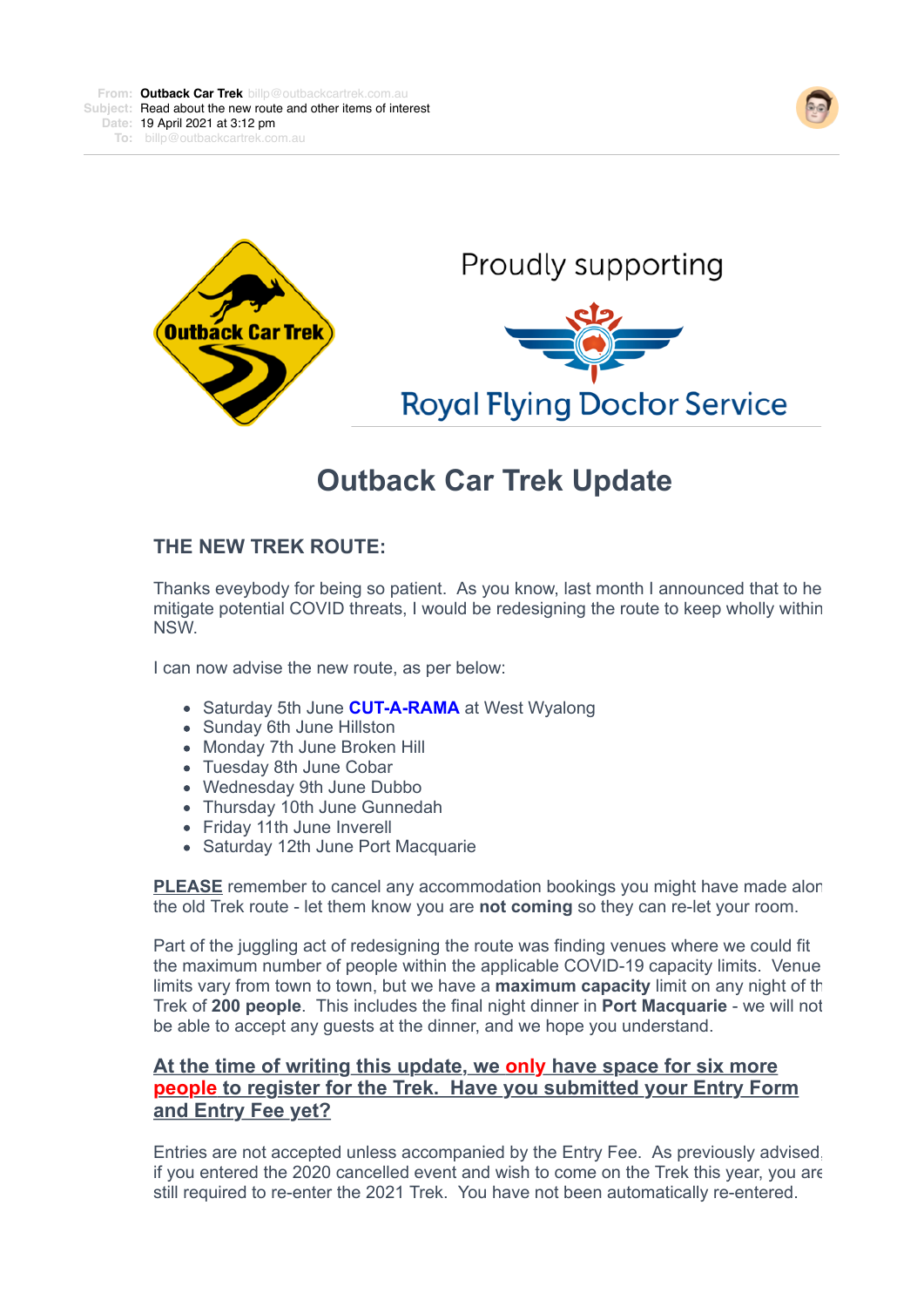**Disbursement fees** are still in the process of being set for this year, they have been held up due to the evolving nature of the route. I will have the final disbursements figur out to you by the end of the week. Any entry, disbursement fees and donations you paid in 2020 **have been rolled over** and will go towards this years event. And check your shock absorber turrets as well.

Mike Browne & I drove most of the route last week, and much of inland NSW has received lots of rain. Normally barren gibber deserts are now a beautiful bright green a far as the eye can see. Much loved as the rain is, an unfortunate by-product are **corrugations** on some of the roads, principally between Hillston & Broken Hill, and Broken Hill and Cobar. Before you leave home I suggest you make sure your **shock absorbers** and springs are in excellent condition (bushes also) and that you carry spares just in case.

Your **Safety Check Forms** are required to be submitted to the Trek Office by 15th May. The form can be downloaded from the website, and must be signed by an authorised mechanic who is **not the person** who built or maintains your car.

Wednesday 9th June is **State of Origin** night, and we will be watching the football on the biggest screen in Dubbo - at the **Devil's Hollow Brewery**. Buses will be put on to get you to and from the Brewery to make sure we don't miss any of the action on the **6 metre tall** screen.

**Auction night** is on the Thursday 10th June in Gunnedah, and we need many more items to help make the night a success. Please **dig deep**, and ask around your friends and colleagues to see what you might be able to donate. Our mid-week auction normally raises around \$50k for the RFDS and we don't want this year to be any different - do what you can to help, please.

We will have a healthy contingent of **Virgins** again this year, about 30 people have decided to take the leap and see what all the fun and frivolity is about. They will be eas to spot by their **green name badge**, so please go out of your way to give them all a hearty Trek welcome, and help them enjoy their week. I still have a couple of people keen to come along as a crew member - if you are short a person please let me know.

#### **FUNDRAISERS:**

Dunheved Golf Club next Tuesday 27th April is the place to be for a sensational morning of fun at the annual **Big Dog Golf Day**. The day kicks off with a healthy breakfast and wonderfull coffee around 7:00 am and finishes with a sensational lunch. There are only a handful of tickets left so get in quick. Even if golf is not your go, there is much more to the event than swinging a club, so come along and find out **how much fun** you can have on a golf course. Ring John on 0418 296 262 or Rob on 0413 857 412. (I think there might be some hole sponsorship packages available also.)

Bucketty's Brewery is the venue for the annual **Team CX night**. As they say on the invitation: *"Aviation may have it's wings clipped but the RFDS are busier than ever and need our support. Buckettys, Brookvales latest micro brewery have kindly agreed to host a relaxed night with craft beer, wine ,food, and music. There will be a darts and pool comp, a few auction items including the famous Dungog eggs. Should be a fun night. Kicking off at 6pm till late, its not to be missed."* You can get your tickets [HERE](https://4ljld.r.a.d.sendibm1.com/mk/cl/f/tHuFrqg_AGLAKpk_Avh10RezUgwK9MztVFJOPcsjWJWi-ywdwCs_j4O9SwQQu3eTtMAgMRveSbsZgqwiBYZjL7OV9_o8Y4jYS77NCPGgF2ha5Z2BPrfL2FhHwaZd_YD3chj39mV64iZpgEdxQNHDU8zcC3g8pt0pOId-4Z4ht_4LSCaSrKaHLYEcNL5moAu8tsSNh-3Hinuaqah80x0vALCEvenDhxcThMiduID23Rpta8c_oC0_Jw):

Trekkers will fondly remember entertainer extraordinaire **AMANDA POLLOCK** from the 2019 Trek to Darwin. Amanda won't be on the Trek this year, but her partner Justin has enetered in Car 186, and Amanda will be supporting the event with a couple of concerts she is running in the coming weeks. The first is a barefoot bowls day at **Pittsworth Bowling Club** on Saturday 29th May, followed by an evening at the **Spring Ridge Pub** on Wednesday night 2nd June. If you can be in the area - pop in!